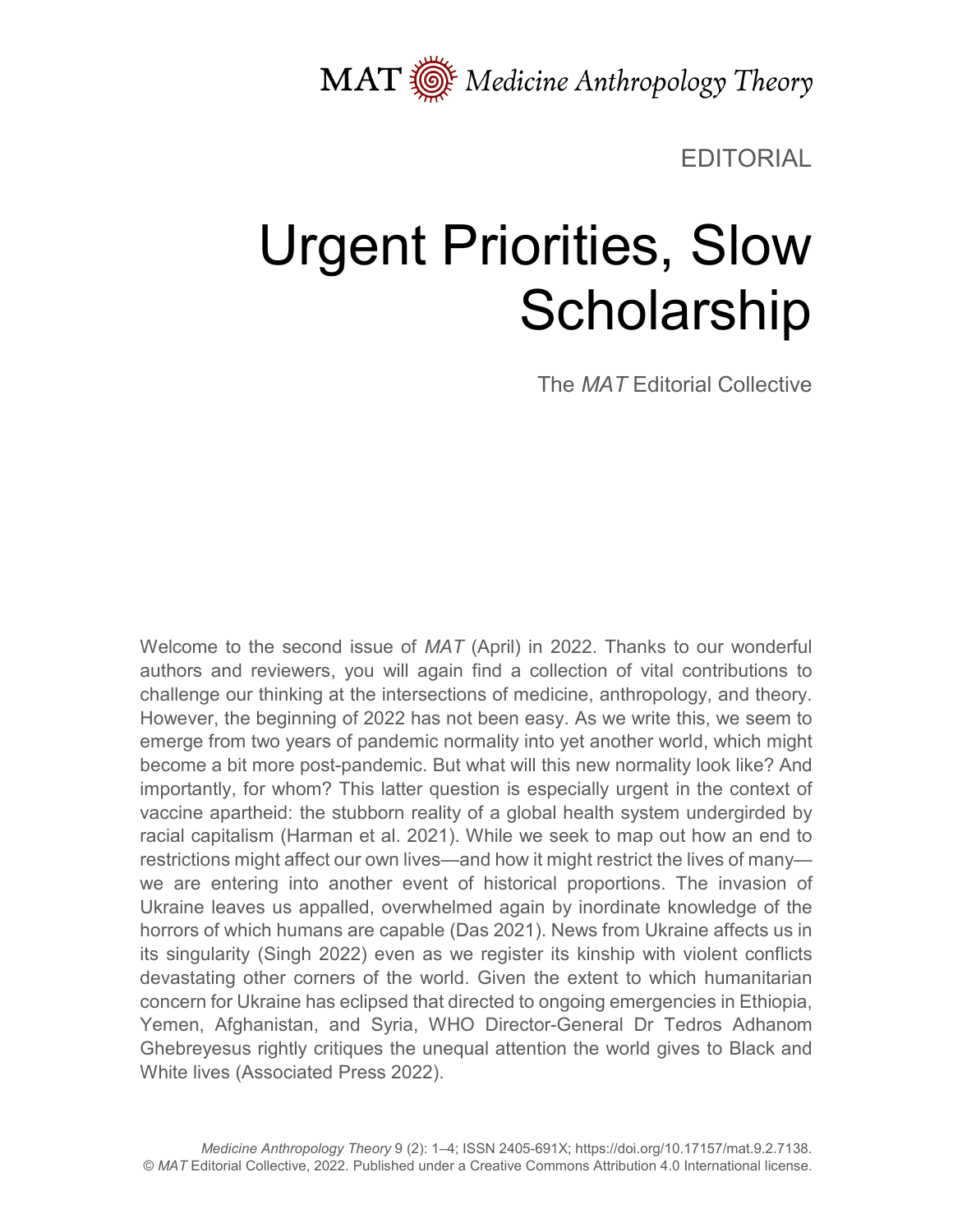These public discussions throw us back to 2020, when worldwide protests in the name of Black Lives Matter made us consider how we, as a journal, would be sure to provide space to work exploring racial injustice, health, and medicine, even as we questioned how certain causes gain global prominence where others may not (Harriet Tubman Collective 2017; India Civil Watch 2020). Relatedly, back in 2020 we were also, of course, engaged in conversations about how we would provide space to the COVID-19 pandemic within the journal. For us in the *MAT* Editorial Collective, reflecting now on what we have done in the journal in the last two years feels timely and necessary. As laid out in our April 2020 editorial, we made a conscious decision not to bracket and hem in work on the urgent priorities of our time, by, for example, soliciting dedicated special issues. Rather, we decided to defer our substantive engagement and wait for ethnographic submissions to materialise—submissions that we hoped would draw upon the long-term, considered, and careful observation that constitutes the distinctive vantage point of anthropology (Pigg 2013). As we elaborated in our September 2020 editorial, thinking laterally offers a way of inhabiting our current times anthropologically, a way of moving within the moment rather than trying to move past it.

Two years on, we feel incredibly fortunate to have been able to provide a platform for ethnographically-argued work like Mullard's (2021) challenge to the medical anthropological study of race and racism, provoked by the disproportionalities in COVID-19 mortality in the UK; or Hodge's (2021) piece on social distancing, from the vantage point of her ongoing fieldwork on contraceptive use in the American Midwest, as racialised population management entwined with larger family planning histories of 'de-densification'. These are just two examples from amongst the great many Research Articles, Position Pieces, Field Notes, and Photo Essays we have been able to publish in the last two years which offer important anthropological encounters with urgent priorities of our times. This April 2022 issue adds several other articles to this list, which we will describe below.

Before we look at the contributions to this issue in detail, it's important to add another reason for consciously deciding to defer and wait: to practise a stance of supporting slow scholarship as a feminist politics of resistance to the neoliberal university (Mountz et al. 2015). On this precise point, it would be remiss not to mention another reason why the beginning of 2022 has not been easy for us at the *MAT* Editorial Collective. We write these lines coming out of yet another period of strike action in the higher education sector in the UK. *MAT*'s readership is international, and we don't of course expect everybody to follow industrial relations in the UK (!). However, we must point out the low morale of staff in the sector, given the ever-increasing reliance on precarious employment, low pay, race, gender, and disability pay gaps, and excess workloads, not to mention the outlook on an impoverished retirement. We are acutely aware of the current limited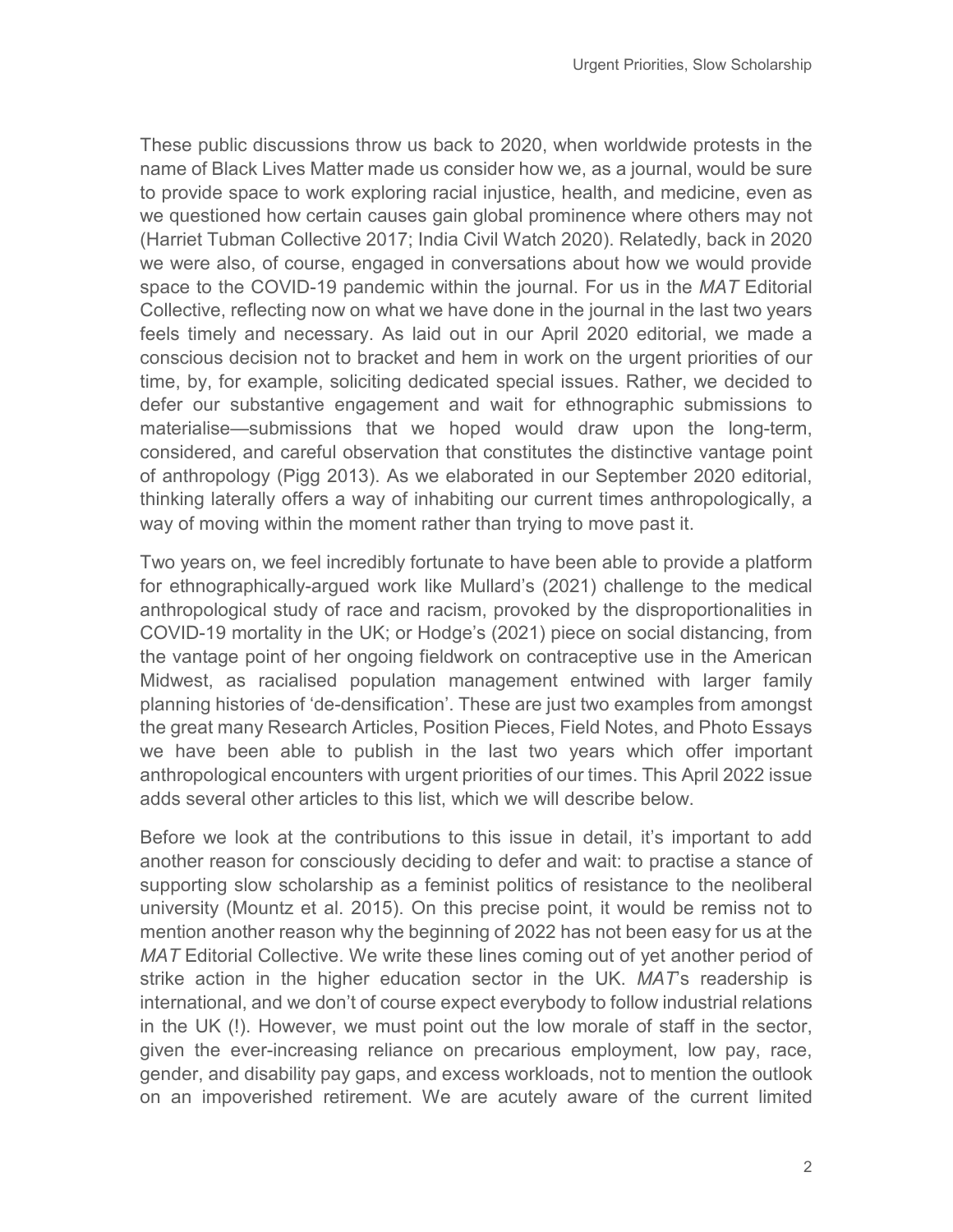capacity to uphold the goodwill with which universities—and journals—are run. In the spirit of our ethos statement, and indeed all our other editorials, which attempt to lay bare the machinery of *MAT*, we want to pause to reflect on these material conditions. We offer a huge thanks to everyone involved in making *MAT* tick, especially in these challenging times—backstage, in encouraging submissions, and writing, reviewing, and copyediting, as well as our authors and readers, who receive the frontstage and make it all worthwhile. To turn to the reasons for which we all undertake the labour associated with this journal, we are pleased to bring to you in this issue these further contributions.

## **This issue**

Kristensen, Brodersen, and Jønsson invite the reader to follow them into their fieldwork in general practices and to consider the 'tyranny of numbers' of e-health records. Probing the impact of epidemics, Prado asks how the risk of congenital diseases posed by Zika in Brazil has influenced decision making in assisted reproduction, and Jullien and Jeffery search for shifts in the experience and performance of motherhood in COVID-19 Europe. Urapeepathanapong, de Lima Hutchison and Chuengsatiansup shift our attention towards plant diseases to reconceptualise the framework of antibiotic use in Thailand, while Cosby Sams, Grant, Desclaux, and Sow explore the meaning and distribution of the concept of 'Disease X' and its entanglement with projections of Africa. Menzfeld adds an insightful Field Note on the silences in the discourse on dying among terminally ill people in China, and MacDonald and Foley's Position Piece challenges the 'innovation imperative' in global health.

We would also like to draw attention to the special section on 'COVID Crowds', guest edited by Vaibhav Saria and Pooja Satyogi, which brings together vital new work on density in the context of the pandemic. Earl draws on long-term ethnographic fieldwork on mass transit in Ho Chi Minh City to ask how the pandemic has transformed consciousness about crowds and their regulation. Bloodsworth-Lugo and Lugo-Lugo bring attention to framing of the 'essential crowd', asking how the designation of essential worker has also implicated social death in the pandemic. Finally, Islam, Mookherjee and Khan look at the overlap of crises when considering the impact of COVID-19 on crowded Rohingya refugee camps in Bangladesh. The times may not be happy, but we wish you happy reading.